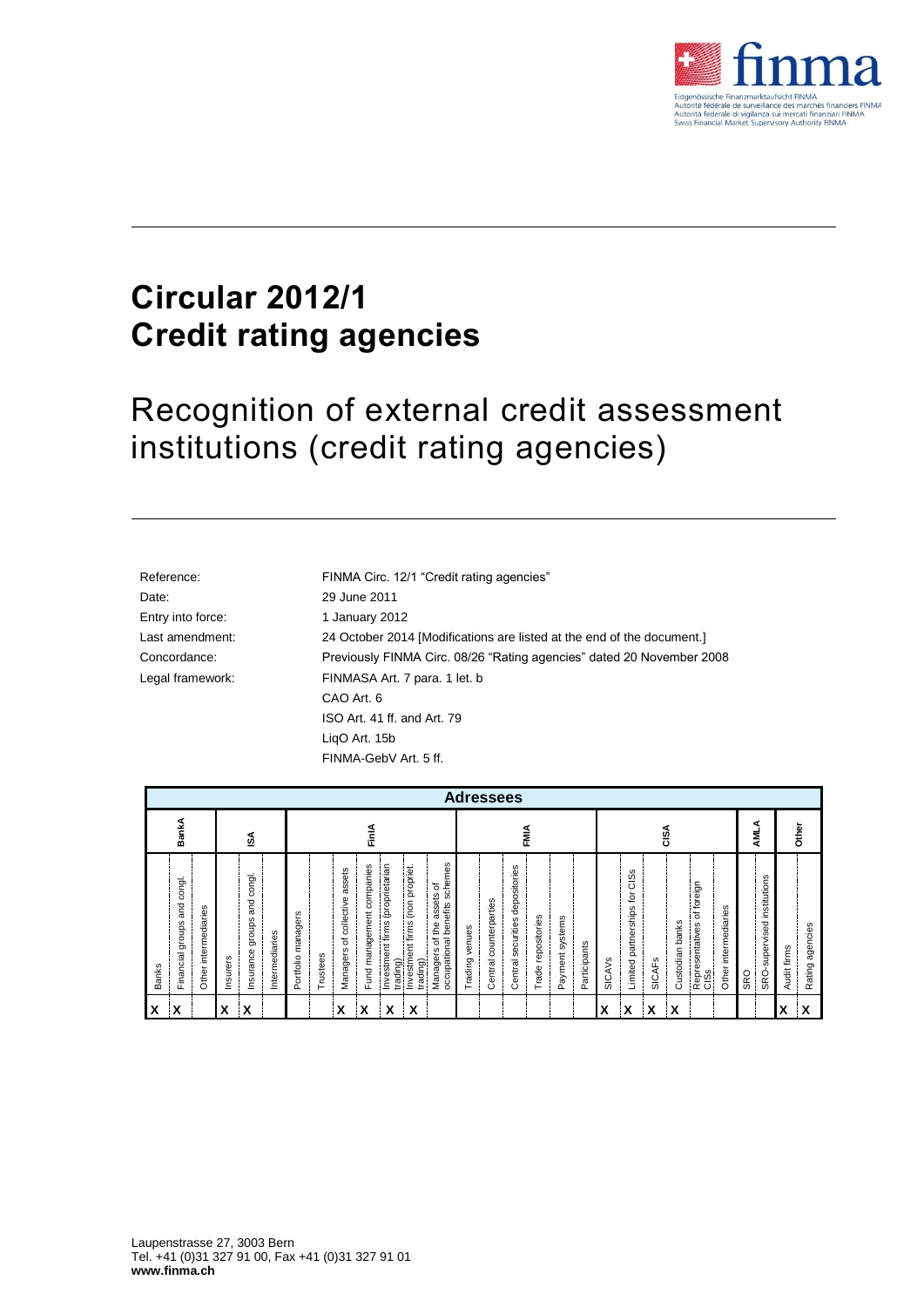# **Contents**



| I.   | <b>Purpose</b>                                                 | Margin no. | $1 - 2$   |
|------|----------------------------------------------------------------|------------|-----------|
| Ш.   | <b>Scope of application</b>                                    | Margin no. | $3 - 4$   |
| Ш.   | <b>General principles</b>                                      | Margin no. | $5 - 8$   |
| IV.  | <b>Regulatory use of credit ratings</b>                        | Margin no. | $9 - 17$  |
| ۷.   | <b>Recognition of credit rating agencies</b>                   | Margin no. | $18 - 63$ |
| A.   | Market segments                                                | Margin no. | $18 - 23$ |
| В.   | Requirements                                                   | Margin no. | $24 - 50$ |
| a)   | Objectivity                                                    | Margin no. | $26 - 31$ |
| b)   | Independence                                                   | Margin no. | $32 - 37$ |
| c)   | <b>Access and transparency</b>                                 | Margin no. | $38 - 41$ |
| d)   | <b>Disclosure</b>                                              | Margin no. | $42 - 47$ |
| e)   | <b>Resources</b>                                               | Margin no. | 48        |
| f)   | <b>Credibility</b>                                             | Margin no. | $49 - 50$ |
| C.   | Recognition procedure                                          | Margin no. | $51 - 59$ |
| a)   | Recognition of credit rating agencies domiciled in Switzerland | Margin no. | $51 - 57$ |
| b)   | Recognition of credit rating agencies domiciled abroad         | Margin no. | $58 - 61$ |
| D.   | Classification of credit ratings for regulatory purposes       | Margin no. | $62 - 63$ |
| VI.  | <b>Compliance with recognition requirements</b>                | Margin no. | 64-68     |
| VII. | Entry into force and transitional provisions                   | Margin no. | $69 - 71$ |
| Α.   | Entry into force                                               | Margin no. | 69-70     |
| В.   | <b>Transitional provisions</b>                                 | Margin no. | 71        |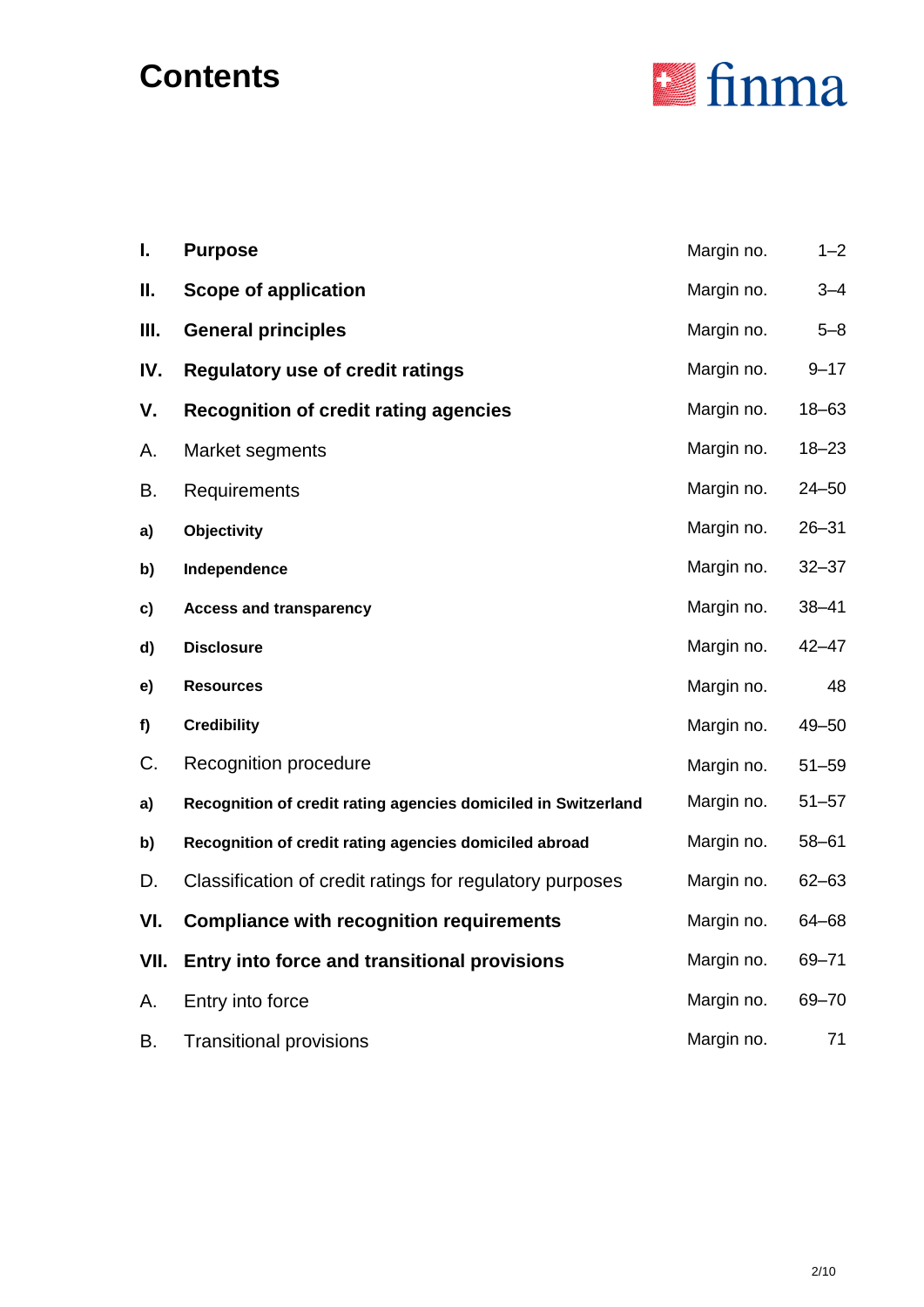

## **I. Purpose**

This Circular governs the recognition of institutions that assess creditworthiness (credit rating agencies) whose credit ratings are used within the context of financial market regulation by FINMA-supervised institutions . 1

The provisions for recognising credit rating agencies set down in this Circular are intended to ensure that the prerequisites for minimum qualitative credit rating standards for regulatory use (see Section IV) are fulfilled.  $\mathfrak{p}$ 

## **II. Scope of application**

This Circular is directed at all institutions supervised by FINMA that use credit ratings pursuant to Section IV. 3

The use of credit ratings for purposes other than regulatory purposes, e.g. for information purposes or to support the risk management of supervised institutions, is not restricted irrespective of whether or not the credit rating agency is recognised by FINMA, and is not covered in this Circular. 4

## **III. General principles**

Institutions supervised by FINMA may only use credit ratings for regulatory purposes that are provided by credit rating agencies recognised by FINMA. 5

With respect to the regulatory use of credit ratings, FINMA-supervised institutions are to maintain professional scepticism and limit their dependency on these credit ratings by appropriate means. 6

Regardless of the use of credit ratings, the supervised institutions are responsible for identifying their risks (credit risks, investment risks, market risks, etc.) properly and for assessing, limiting and monitoring them independently. 7

Credit rating agencies are not supervised by FINMA on an ongoing basis. FINMA provides no assurance for the correctness and reliability of the credit ratings issued by recognised credit rating agencies. 8

## **IV. Regulatory use of credit ratings**

Institutions supervised by FINMA may use credit ratings issued by recognised credit rating agencies for the following regulatory purposes: 9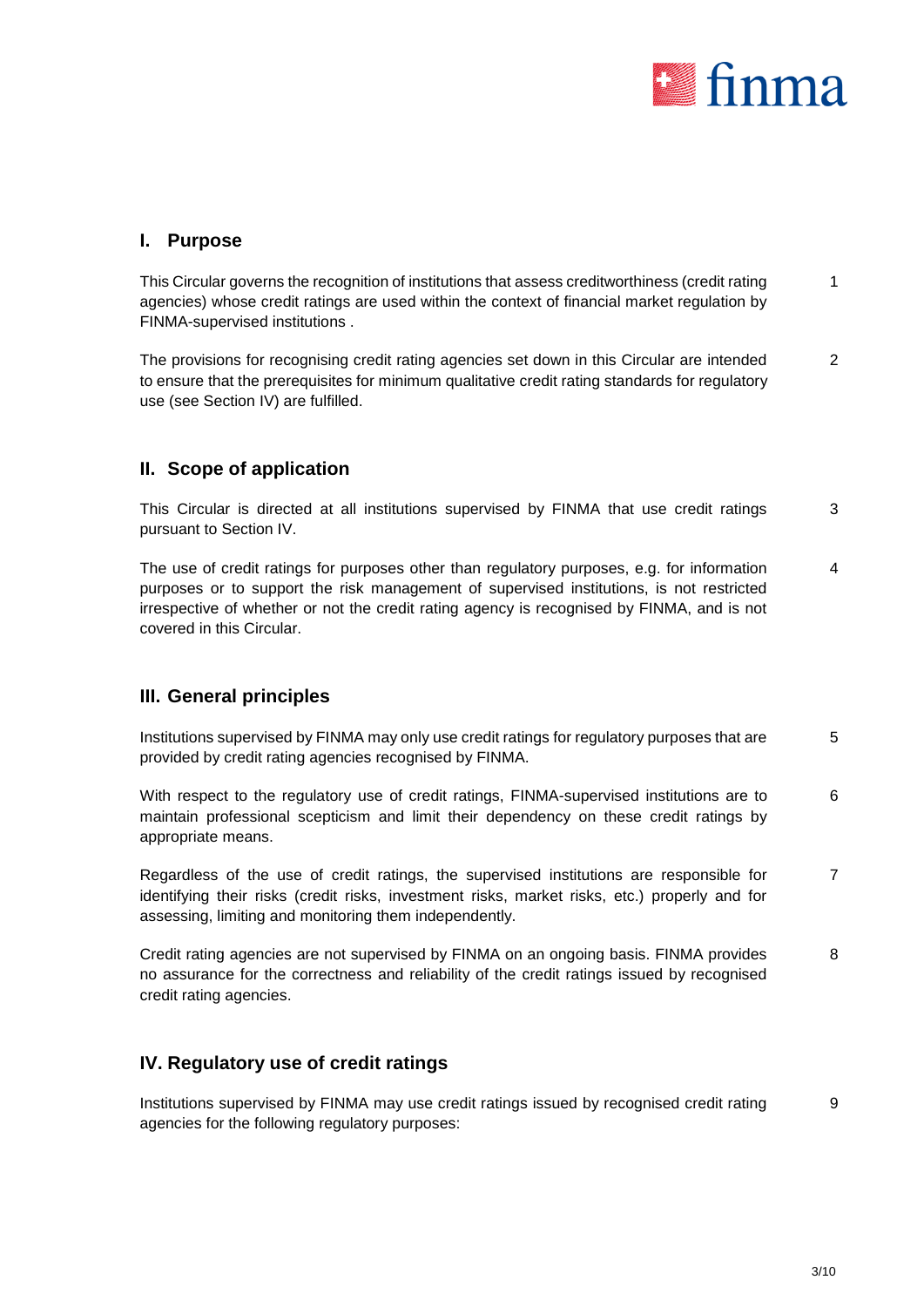

|           | Banks and securities firms:                                                                                                                                                                                                                                                  | 10    |
|-----------|------------------------------------------------------------------------------------------------------------------------------------------------------------------------------------------------------------------------------------------------------------------------------|-------|
| $\bullet$ | Calculation of capital adequacy requirements for credit and market risks and risk<br>diversification under the Capital Adequacy Ordinance (CAO; SR 952.03) and calculation<br>of high quality liquid assets in accordance with the Liquidity Ordinance (LiqO; SR<br>952.06). | $11*$ |
|           | Insurers:                                                                                                                                                                                                                                                                    | 12    |
| $\bullet$ | Determining capital in accordance with the Swiss Solvency Test;                                                                                                                                                                                                              | 13    |
| $\bullet$ | Determining tied assets                                                                                                                                                                                                                                                      | 14    |
|           | Abrogated                                                                                                                                                                                                                                                                    | $15*$ |
| ٠         | Abrogated                                                                                                                                                                                                                                                                    | $16*$ |
|           |                                                                                                                                                                                                                                                                              |       |

The rules on the regulatory use of credit ratings as specified in margin nos. 9-14 are prescribed in the relevant FINMA ordinances and in those of the Federal Council as well as in the related FINMA circulars. The key point of this Circular is the superior recognition of credit rating agencies (Sections V and VI). 17\*

## **V. Recognition of credit rating agencies**

## A. Market segments

| FINMA may recognise a credit rating agency for credit ratings of all or some of the following<br>market segments: |                                                                                                                                             |    |  |
|-------------------------------------------------------------------------------------------------------------------|---------------------------------------------------------------------------------------------------------------------------------------------|----|--|
| $\bullet$                                                                                                         | Public finance and its credit instruments;                                                                                                  | 19 |  |
| $\bullet$                                                                                                         | Commercial entities, including banks and insurance providers and their credit<br>instruments;                                               | 20 |  |
| $\bullet$                                                                                                         | Structured finance, including securitisations and derivatives.                                                                              | 21 |  |
|                                                                                                                   | FINMA may recognise a credit rating agency for its credit ratings of other market segments.                                                 | 22 |  |
|                                                                                                                   | FINMA may recognise a credit rating agency if the requirements of this Circular (margin no.<br>24 ff.) and other regulations are fulfilled. | 23 |  |

## B. Requirements

The recognition of credit rating agencies is based on the provisions of the IOSCO Code of Conduct Fundamentals for Credit Rating Agencies (current version), which recognised credit rating agencies are required to observe at all times. 24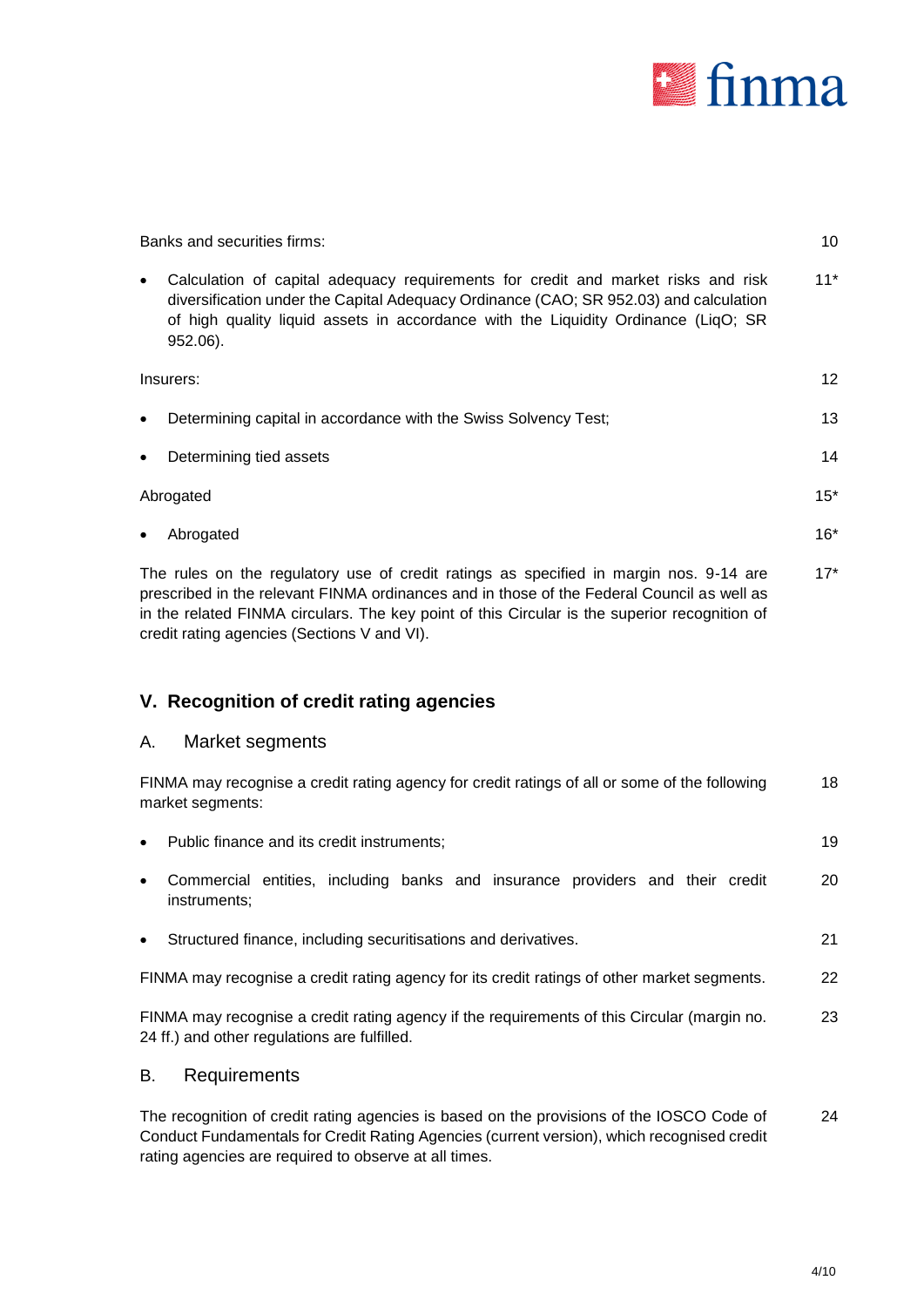

| FINMA may make the recognition of a credit rating agency subject to conditions or additional<br>requirements, or effective only for a given period of time.                                                                                                                                                                                                                                                                                                                                                            | 25 |
|------------------------------------------------------------------------------------------------------------------------------------------------------------------------------------------------------------------------------------------------------------------------------------------------------------------------------------------------------------------------------------------------------------------------------------------------------------------------------------------------------------------------|----|
| a)<br>Objectivity                                                                                                                                                                                                                                                                                                                                                                                                                                                                                                      |    |
| The credit rating methods used to determine the credit ratings should be factually sound.                                                                                                                                                                                                                                                                                                                                                                                                                              | 26 |
| The methods of awarding credit ratings should be strict and systematic and subject to a<br>validation process that is based on historical experience. Moreover, the credit ratings should<br>be reviewed periodically and reflect changes in the business and financial situation as well<br>as the relevant market environment.                                                                                                                                                                                       | 27 |
| Before qualifying for recognition by FINMA, the credit rating methods should have been in<br>use for at least three years and, in accordance with FINMA's criteria, their quality should<br>have proven effective (e.g. back testing). In justified exceptional cases, FINMA may reduce<br>the period of proven application of the credit rating methods to not less than one year.                                                                                                                                    | 28 |
| The credit rating methods are to comprise qualitative and quantitative elements.                                                                                                                                                                                                                                                                                                                                                                                                                                       | 29 |
| The credit rating agency should have documented procedures for ensuring that its credit<br>ratings are based on careful analysis of all information that is known to it and is relevant to<br>the methods applied.                                                                                                                                                                                                                                                                                                     | 30 |
| The credit rating agency should observe a code of conduct which essentially corresponds to<br>the provisions of the IOSCO Code of Conduct Fundamentals for Credit Rating Agencies<br>(current version). The code of conduct of the credit rating agency should be publicly available.<br>If the credit rating agency deviates from any of the provisions of the IOSCO Code of Conduct<br>Fundamentals for Credit Rating Agencies, it is required to disclose any such deviations and<br>indicate the reasons for them. | 31 |
| b)<br>Independence                                                                                                                                                                                                                                                                                                                                                                                                                                                                                                     |    |
| The credit rating agency and its credit rating procedures should be independent and should<br>not be subject to any political or economic pressure that might influence the credit rating. In<br>particular, the credit rating agency should ensure that neither the agency itself, its employees<br>and analysts nor any related parties have any economic relationships (e.g. financial<br>participations and loans) that could cause a conflict of interests.                                                       | 32 |
| The credit rating agency may not be associated with public sector entities, companies or<br>issuers of structured finance products for which it produces credit ratings (credit rating issuers                                                                                                                                                                                                                                                                                                                         | 33 |

and issues) or with FINMA–supervised institutions which use the credit ratings issued by the credit rating agency. An inadmissible association also applies to employees, analysts and related parties and is deemed to exist not only in the case of a participating interest, but also if the credit rating agencies or individual credit ratings could be influenced, or there is the appearance of such influence.

The credit rating agency should identify all potential conflicts of interest and eliminate them or, if this is not possible within a reasonable period of time, disclose them. 34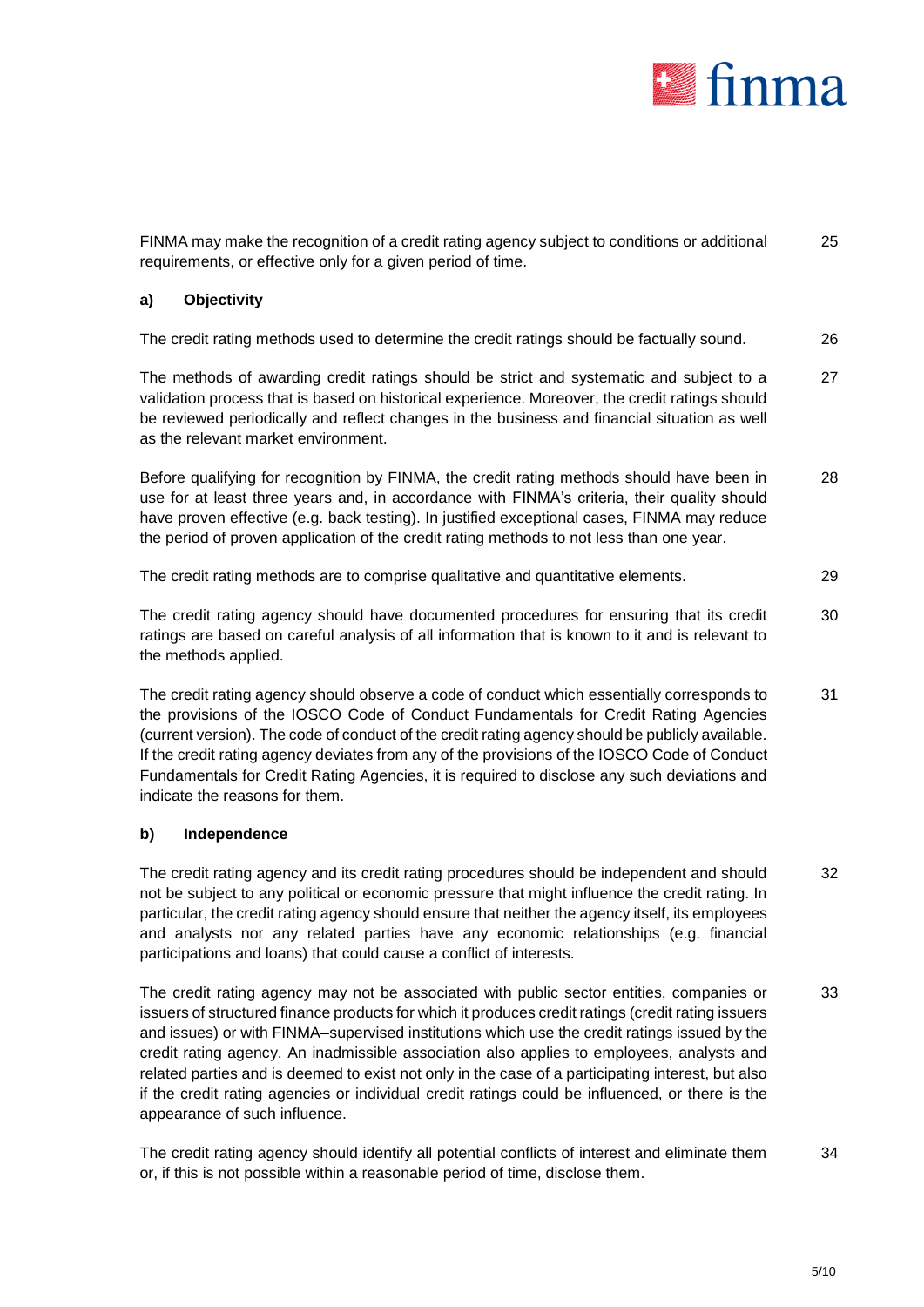

The credit rating agency should have independent and adequate internal control systems. In addition to reviewing the credit ratings themselves, the credit rating methods and the models used are to be reviewed periodically. 35

The credit rating agency should have a compliance function which monitors the compliance of internal guidelines and procedures with regulatory requirements. 36

At an organisational level, the credit rating agency should ensure that there is an adequate functional separation between operational rating activities and advisory activities which proves to be effective. 37

#### **c) Access and transparency**

The credit rating agency should make publicly available the individual credit ratings, the key elements on which the credit ratings are based, whether or not the issuer participated in the credit rating process, and the guidelines adhered to for the credit rating process. Each credit rating not initiated at the request of the issuer (unsolicited credit rating) should be identified as such and the policies and procedures regarding unsolicited credit ratings should be disclosed. 38

Where a credit rating agency has an "investor-pay" business model, it can make its credit ratings and the details prescribed in margin no. 38 accessible only to its subscribers under similar conditions. 39

In addition, the credit rating agency should disclose the procedures, the methodology and the assumptions which resulted in the credit rating. The conditions of access to this information are to be similar for all interested parties. 40

Private credit ratings, which are communicated to the issuer only, are exempted from these rules (margin nos. 38 to 40). 41

#### **d) Disclosure**

|           | The credit rating agency is to disclose the following information:                                                                                        | 42 |
|-----------|-----------------------------------------------------------------------------------------------------------------------------------------------------------|----|
| $\bullet$ | Code of conduct;                                                                                                                                          | 43 |
| $\bullet$ | Principles of the remuneration agreements with the debtors and issuers who are rated;                                                                     | 44 |
| $\bullet$ | Credit rating methods including the definition of default, the time horizon of the credit<br>ratings and the significance of each credit rating category; | 45 |
| $\bullet$ | The default rates observed in each credit rating category;                                                                                                | 46 |
| $\bullet$ | The migration rates of each credit rating category (migration matrix).                                                                                    | 47 |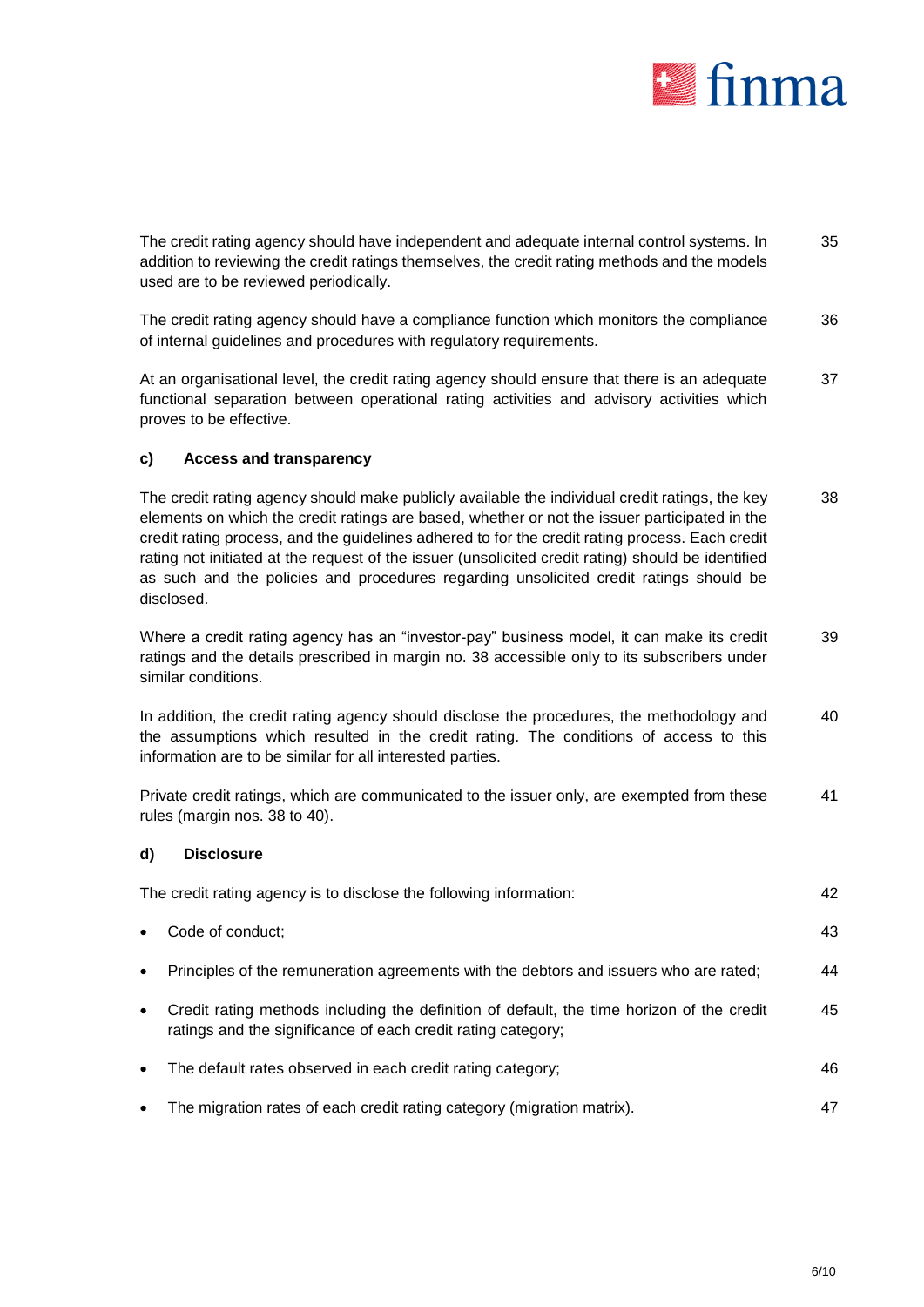

#### **e) Resources**

The credit rating agency should have sufficient resources (finances, personnel, infrastructure, etc.) to issue credit ratings of a high quality. In the case of participation of the issuer (solicited credit rating), the credit rating agency's resources should allow close contact with the executive bodies of the debtor being rated / the issuer of the credit instruments being rated. 48

#### **f) Credibility**

The credit rating agency and its credit ratings should be credible. 49

Credibility is attained through permanent compliance with the criteria set down in this Circular. Furthermore, the use of a credit rating agency's credit ratings by independent third parties (investors, trading partners, etc.) is also taken as an indicator of the credit rating agency's credibility. To ensure credibility, the credit rating agency should have internal procedures in place that safeguard against the misuse of confidential information. 50

#### C. Recognition procedure

#### **a) Recognition of credit rating agencies domiciled in Switzerland**

FINMA decides whether to recognise a credit rating agency on the basis of an application for recognition by the credit rating agency. The credit rating agency is to document the following in its application to FINMA: 51

| The market segment(s) for which recognition is being sought;                                                                 | 52 |
|------------------------------------------------------------------------------------------------------------------------------|----|
| How it meets the requirements for recognition;                                                                               | 53 |
| To what extent it complies with the current version of the IOSCO Code of Conduct<br>Fundamentals for Credit Rating Agencies. | 54 |

In evaluating the application, FINMA takes into account whether the credit rating agency is recognised by foreign supervisory authorities. 55

FINMA publishes a list of the recognised credit rating agencies, indicating the market segments for which it has granted recognition. 56

The credit rating agency bears the costs of the recognition process in accordance with the FINMA Fees and Charges Ordinance (FINMA-GebV; SR 956.122). 57

#### **b) Recognition of credit rating agencies domiciled abroad**

In general, credit rating agencies domiciled abroad and credit rating agencies domiciled in Switzerland are subject to the same requirements. 58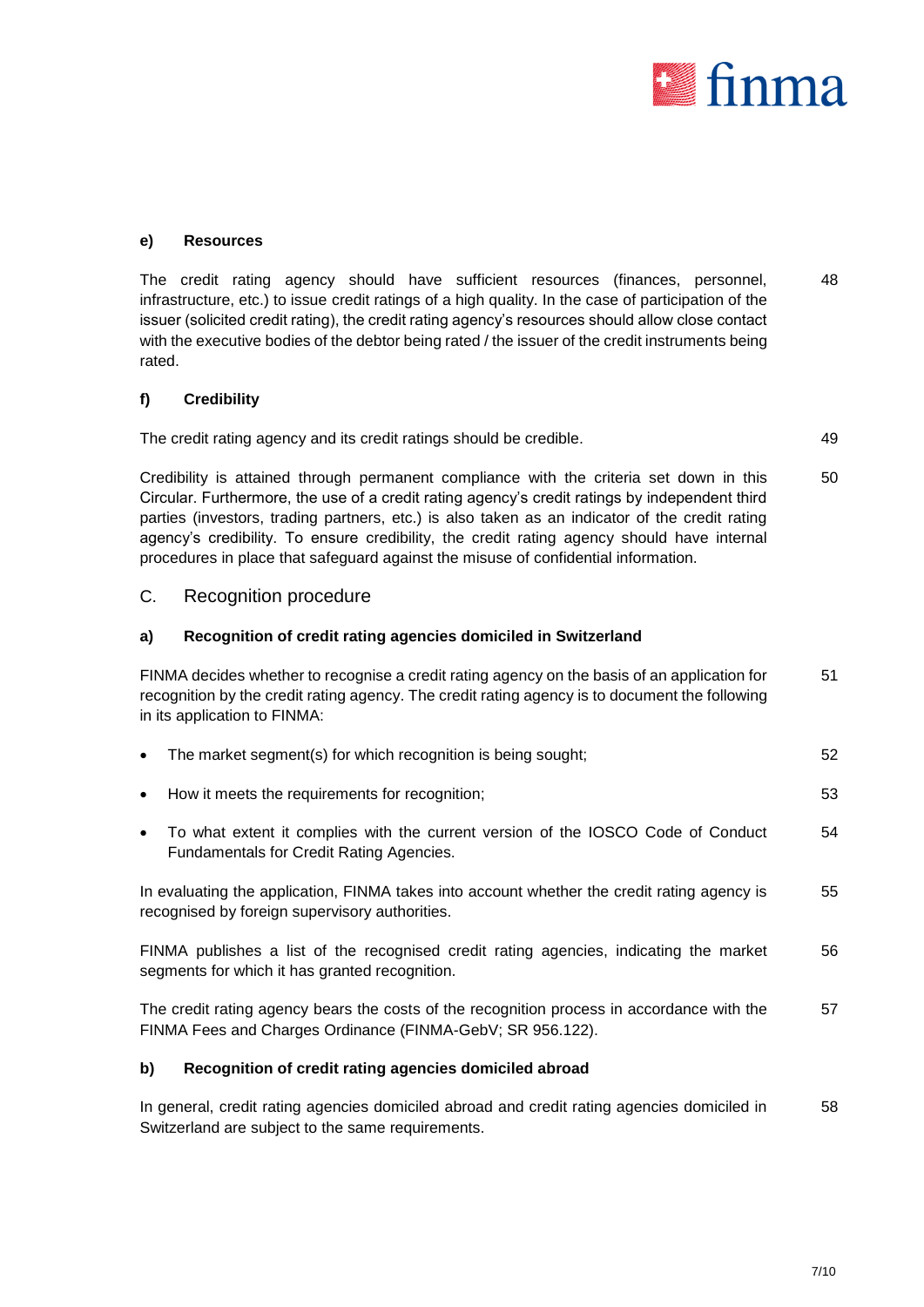

|           | If a credit rating agency domiciled abroad is subject to ongoing supervision in that jurisdiction,<br>FINMA may apply a simplified recognition process or waive proof of compliance with the<br>recognition requirements (margin no. 24 ff.). | 59 |
|-----------|-----------------------------------------------------------------------------------------------------------------------------------------------------------------------------------------------------------------------------------------------|----|
|           | It is currently assumed that the regulation and supervision of credit rating agencies in the<br>following jurisdictions are sufficient:                                                                                                       | 60 |
| $\bullet$ | Australia                                                                                                                                                                                                                                     | 61 |
| $\bullet$ | EU countries                                                                                                                                                                                                                                  |    |
|           | Japan                                                                                                                                                                                                                                         |    |

USA

## D. Classification of credit ratings for regulatory purposes

FINMA publishes tables which show the regulatory classification of credit rating categories provided by the recognised credit rating agencies. 62

FINMA publishes mapping tables linking the credit rating categories and risk weightings in accordance with the Basel minimum standards. 63

## **VI. Compliance with recognition requirements**

The credit rating agencies recognised by FINMA are not subject to ongoing supervision. FINMA provides no assurance for the correctness and reliability of the credit ratings or the activities of the credit rating agencies it has recognised. 64

At any time, FINMA may review the compliance of the recognised credit rating agencies with the recognition requirements. 65

For this purpose, FINMA may hold discussions with the recognised credit rating agencies or request information and documentation. 66

For credit rating agencies that are subject to foreign supervision, FINMA may take the findings of the foreign supervisory authorities or the measures they impose on the credit rating agencies into consideration when evaluating a credit rating agency's compliance with the recognition requirements. 67

If shortcomings are found in a credit rating agency's compliance with the recognition requirements, FINMA may impose measures appropriate to remedying the shortcoming or may temporarily or permanently revoke recognition. If FINMA revokes a credit rating agency's recognition, the credit ratings of that agency can no longer be used for regulatory purposes by FINMA-supervised institutions. The credit rating agency bears the costs of the 68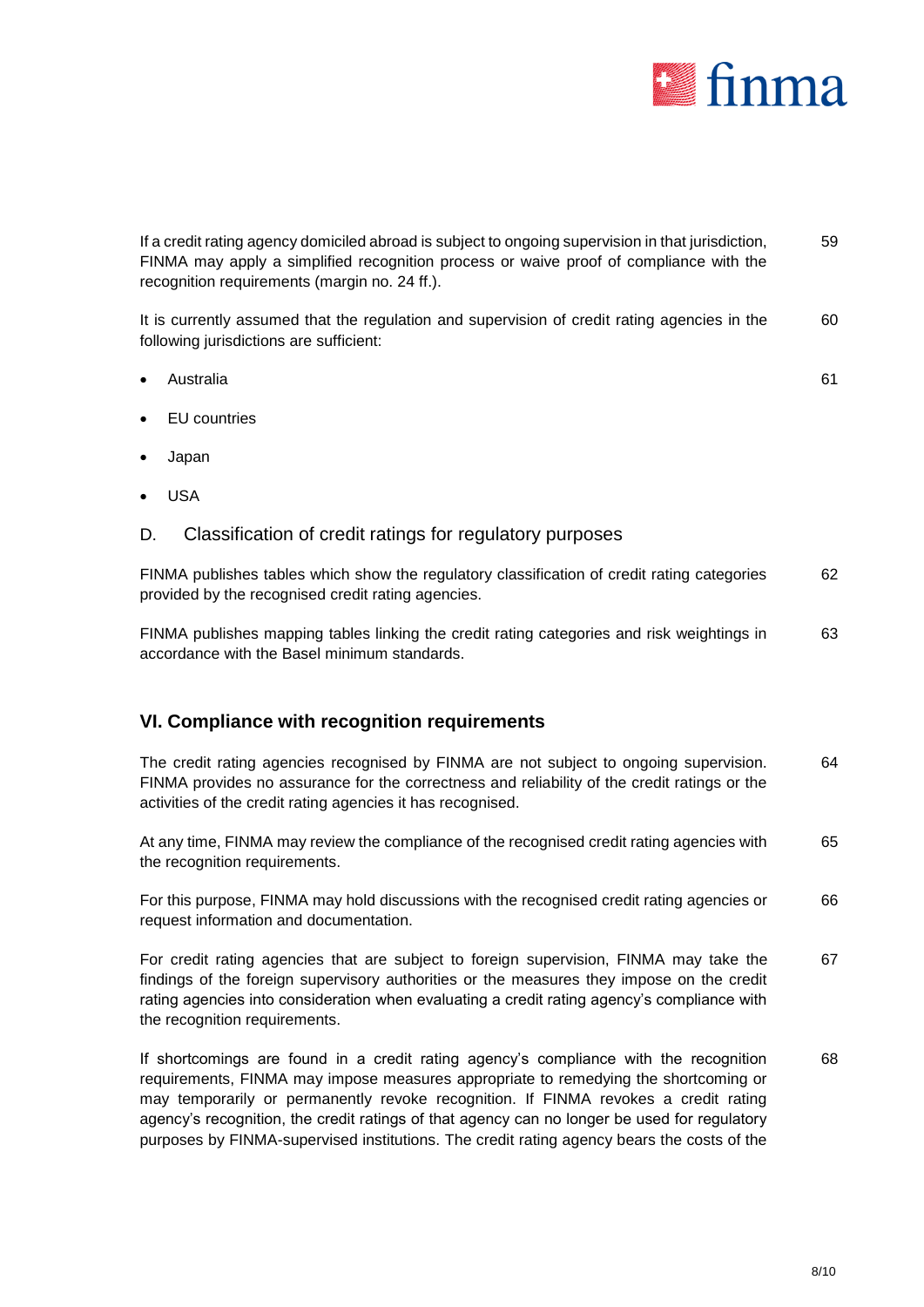

procedures that resulted in the revocation of its recognition in accordance with the FINMA-GebV.

## **VII. Entry into force and transitional provisions**

## A. Entry into force

This Circular will enter into force on 1 January 2012. The recognition of credit rating agencies by FINMA and its predecessor authorities prior to this date still applies. Credit rating agencies that applied for recognition to FINMA or to its predecessor authorities before 1 January 2012 should consistently comply with the provisions prescribed in this Circular. 69

The FINMA Circular 2008/26 "Rating agencies" will be rescinded when this Circular enters into force. Excluded are the regulations on export credit agencies (margin no. 46 ff. FINMA Circ. 08/26) that are still applicable for the purposes specified in margin nos. 11 and 13 until the ordinances and circulars on the implementation of the Basel III frameworks (foreseen for 1 January 2013) come into effect. 70

### B. Transitional provisions

Regarding the use of credit ratings to determine tied assets (margin no. 14), the provisions of this Circular shall enter into force as of 31 March 2016, in divergence from margin no. 69. By this date, credit rating agencies which are not yet recognised by FINMA and whose credit ratings are used by insurance companies for regulatory purposes should have applied to FINMA for recognition. Up until this date, insurance companies may continue to use credit ratings issued by credit rating agencies which by then qualify as 'recognised' under FINMA Circular 08/18 "Investment Guideline - Insurers". 71\*